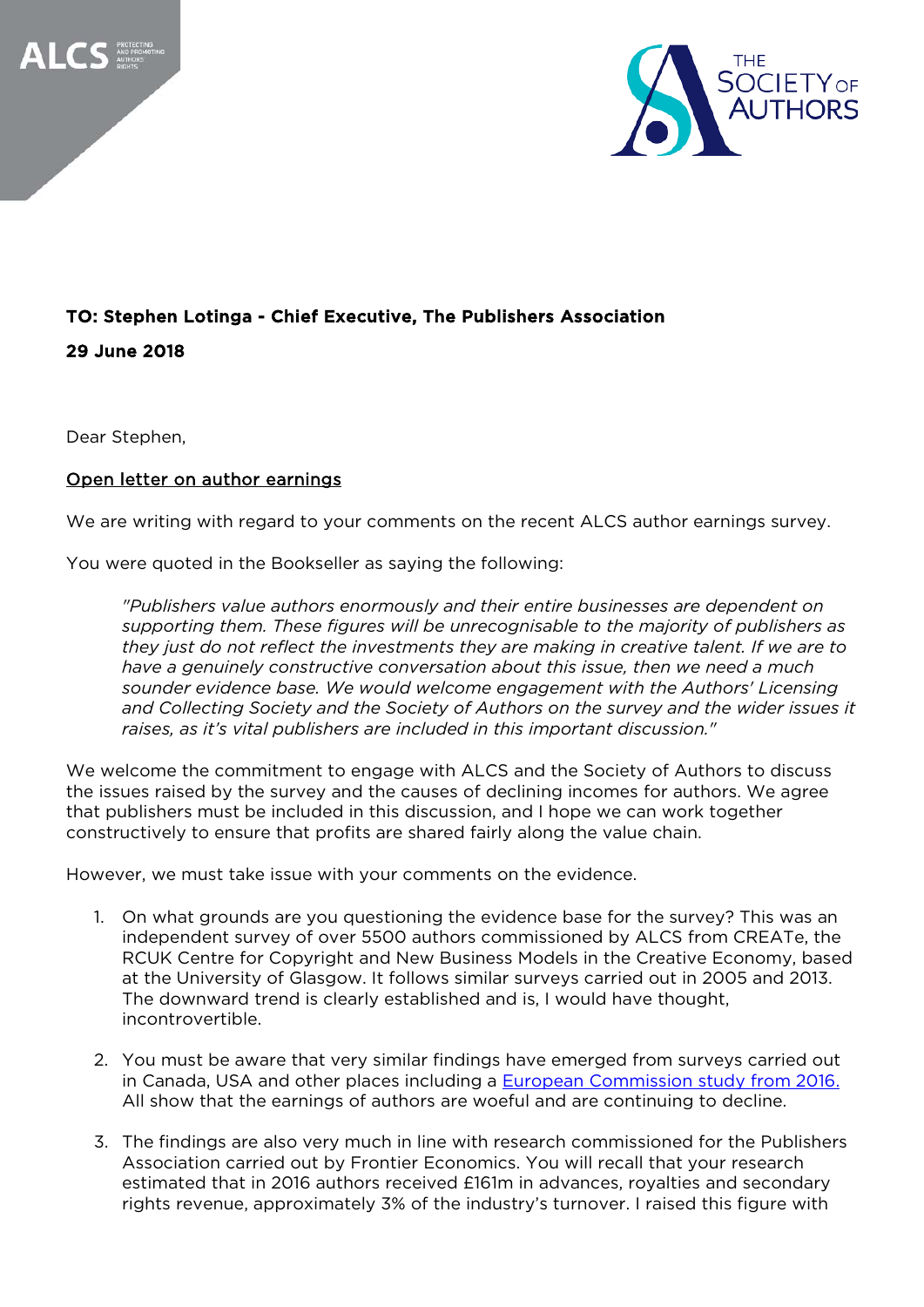you and you have not sought to correct or amend it.

- 4. You will recall that the ALCS study shows that the median earnings of a professional author are £10,437. That is entirely compatible with figures from Nielsen BookScan, which showed that in 2017 authors with sales of less than £10,000 a year accounted for 44%, of total book sales. Given that authors' earnings from sales are considerably lower than the amount generated from sales - typically around 5-7% (or under £1000 on £10,000 of sales) - it is hardly surprising that overall earnings are so low. Publishers cannot ignore those authors who net 44% of their sales, and authors cannot continue on the earnings they recoup from these sales.
- 5. The EU study found that the average an author earned from lifetime sales of each book was £6,000: again, this is totally compatible with the ALCS findings.
- 6. We absolutely agree with your comment in the Bookseller that we need sound evidence on which to base our discussions around author earnings. This is why ALCS has commissioned these studies every five years and why we have called upon publishers to state in their accounts how much they pay to authors, illustrators and translators in advances, royalties and secondary income. With the exception of Profile Books, publishers have been unwilling to do this and we have not received a collective response to our request from the industry. [This request was made in the Bookseller](https://www.thebookseller.com/blogs/profits-publishing-authors-perspective-743226)  [earlier this year](https://www.thebookseller.com/blogs/profits-publishing-authors-perspective-743226) and has been repeated by editor Philip Jones. We are delighted that you now support our wish to gain accurate figures and we would welcome the opportunity to obtain these from publishers.

There is clear evidence that author earnings are in serious decline. Meanwhile the profit margins of the main corporate publishers are increasing, with average profits estimated to be around 13%. Based on the PA's own 2016 figures, we estimated that the big five publishers' shareholders received up to three times the amount paid to authors. This estimate has never been seriously challenged.

These figures are not sustainable. Publishers, of course, have a duty to make a profit for shareholders. But unless authors receive proper returns, the supply of quality work will inevitably diminish as will the pool of authors. The decision to become an author often means eschewing the security of a stable job. Most cannot afford that, leading to an even less diverse industry. This is why we have asked publishers to sign up to our FAIR principles (restated below), for a fair share of reward for authors.

We are delighted to hear that you would like to engage with us on these issues. We would welcome the opportunity to meet with you to discuss the findings from ALCS' survey, and to discuss how we can work together going forward.

Our industry thrives on the interdependence of authors and publishers, and we of course value the vital contribution of publishers to producing better books and the overall ecology of the industry, particularly during what has been a period of profound change for all of us. On issues such as copyright, PLR, the importance of reading, VAT on ebooks and the requirements of the industry following Brexit we are in almost complete alignment and have appreciated working together with you.

I hope this means that we can work together to look at the causes of declining incomes for authors, and to ensure that profits are fairly shared along the value chain. We believe that this is in the long-term interest of both authors and the publishing industry. Paying fairly and encouraging underrepresented voices to consider writing might just widen our reader bases enough to give everyone a bigger share of the pie.